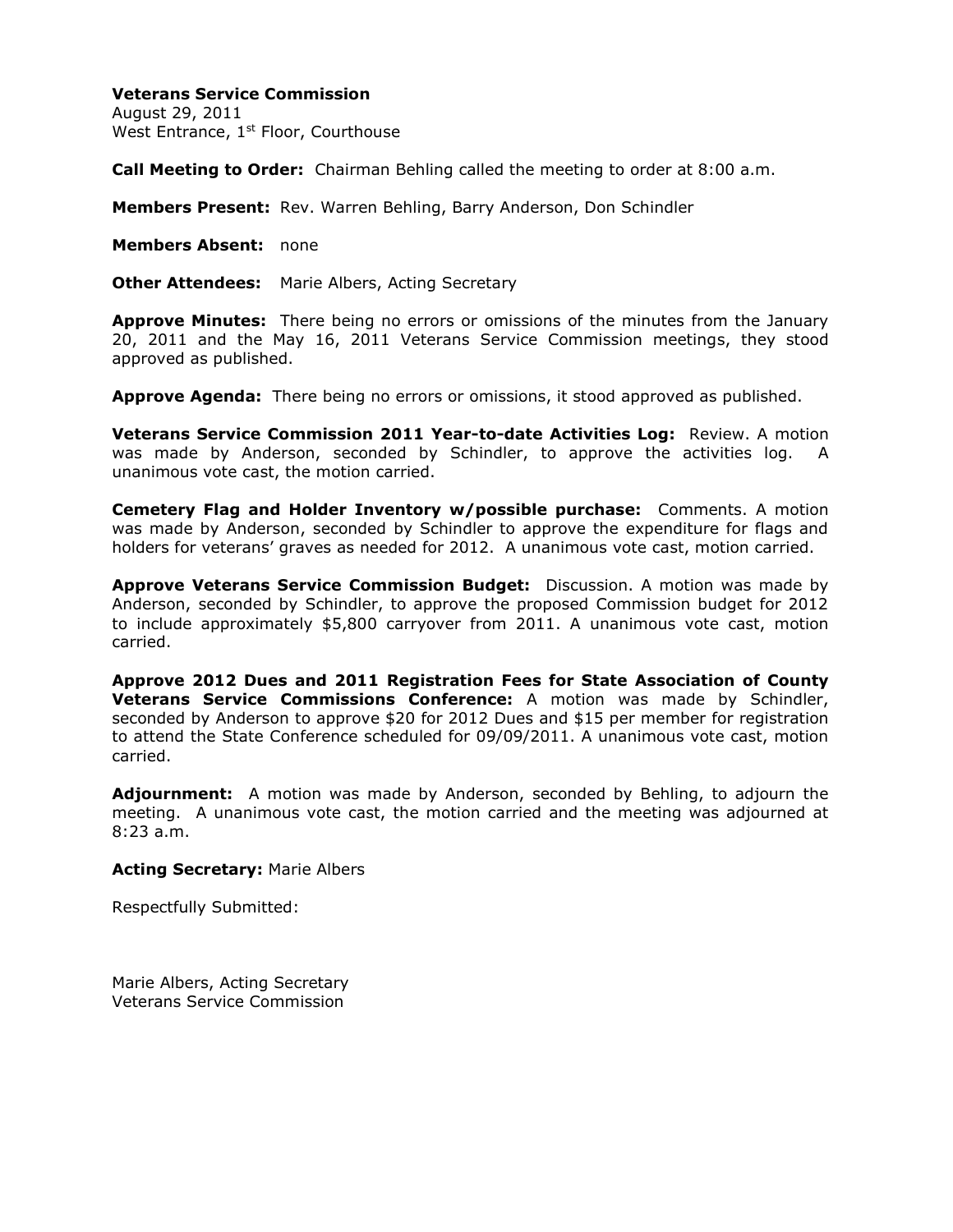## **Veterans Service Commission**

May 16, 2011 West Entrance, 1<sup>st</sup> Floor, Courthouse

**Call Meeting to Order:** Chairman Behling called the meeting to order at 7:00 a.m.

**Members Present:** Rev. Warren Behling, Barry Anderson, Don Schindler

**Members Absent:** None

**Other Attendees:** None

**Approve Agenda:** There being no errors or omissions, it stood approved as published.

**Approve Minutes:** Copy of Minutes not available at time of meeting.

**Closed Session:** Motion made by Anderson to go into closed session for review of Commission application. Motion seconded by Schindler. A unanimous vote cast, motion carried. Commission went into closed session.

**Open Session:** A motion was made to go back into open session by Anderson and seconded by Schindler. A unanimous vote cast, motion carried.

**Application Decision:** A motion was made by Schindler, and seconded by Anderson to approve application for total expenditure of \$500. A unanimous vote cast, the motion carried.

**Adjournment:** A motion was made by Anderson, seconded by Schindler, to adjourn the meeting. A unanimous vote cast, the motion carried and the meeting was adjourned at 7:38 a.m.

**Secretary:** Minutes taken by Warren Behling, Chairman

Respectfully Submitted:

Warren Behling, Chairman Veteran's Service Commission